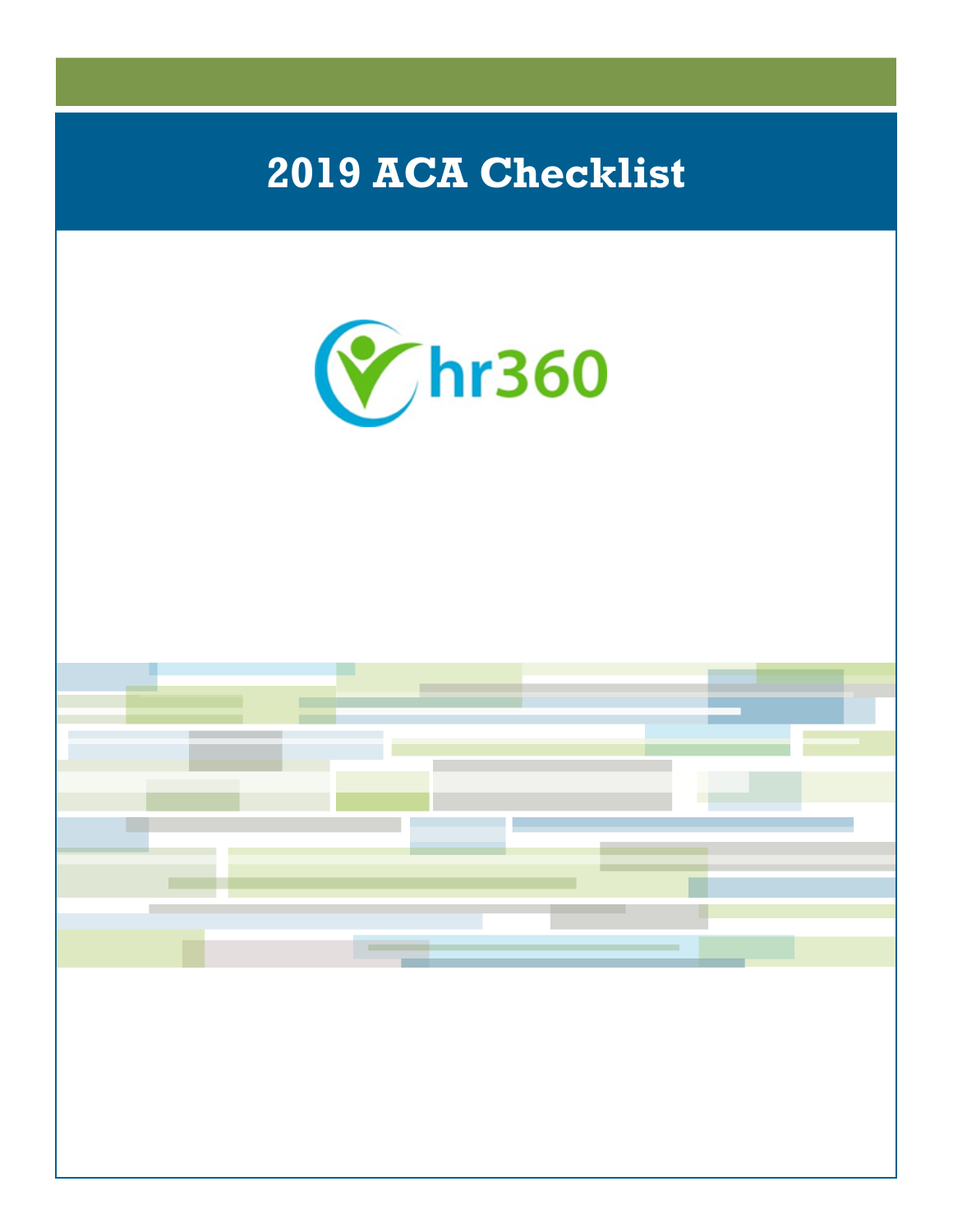This checklist is designed to help employers who sponsor group health plans review their compliance with key provisions of the Affordable Care Act (ACA) for 2019. If you have any questions regarding your responsibilities, please contact a knowledgeable employment law attorney, benefits advisor, or your carrier.

**Please Note**: This list is for general reference purposes only and is not all-inclusive. The information is subject to change based on new requirements or amendments to the law. Additionally, your company or group health plan may be exempt from certain requirements and/or subject to more stringent rules under your state's laws.

### **1. Evaluate Grandfathered Status of Group Health Plan**

A grandfathered plan is one in existence as of March 23, 2010 that has covered at least one person *continuously from that day forward. Grandfathered plans do not have to comply with certain ACA rules.*

- $\checkmark$  Determine whether any changes to the plan that reduce benefits or increase costs to employees and dependents enrolled in coverage result in a loss of [grandfathered](https://www.healthcare.gov/what-if-i-have-a-grandfathered-health-plan/#question=can-a-plan-lose-its-grandfathered-status) status.
- **If the plan loses grandfathered status**, confirm that the plan design and benefits offered reflect all ACA [requirements](https://www.healthcare.gov/what-if-i-have-a-grandfathered-health-plan/) that previously did not apply because the plan was exempt (such as coverage of preventive services without cost-sharing).
- **If the plan remains grandfathered**, provide <sup>a</sup> Notice of [Grandfathered](https://www.dol.gov/agencies/ebsa/laws-and-regulations/laws/affordable-care-act/for-employers-and-advisers/grandfathered-health-plans-model-notice.doc) Status whenever <sup>a</sup> summary of plan benefits is provided to participants and beneficiaries. Continue to maintain records documenting the terms of the plan that were in effect on March 23, 2010, and any other documents necessary to verify grandfathered status.

### **2. Review Plan Documents for Required Changes to Plan Benefits**

*Certain requirements apply to particular plan designs, as noted below.*

#### **All Group Health Plans:**

 Ensure that any **waiting period**—the time that must pass before coverage can become effective for an employee or dependent who is otherwise eligible to enroll in the plan—does not exceed 90 days. (Other conditions for eligibility that are not based solely on the lapse of a time period are generally permissible.)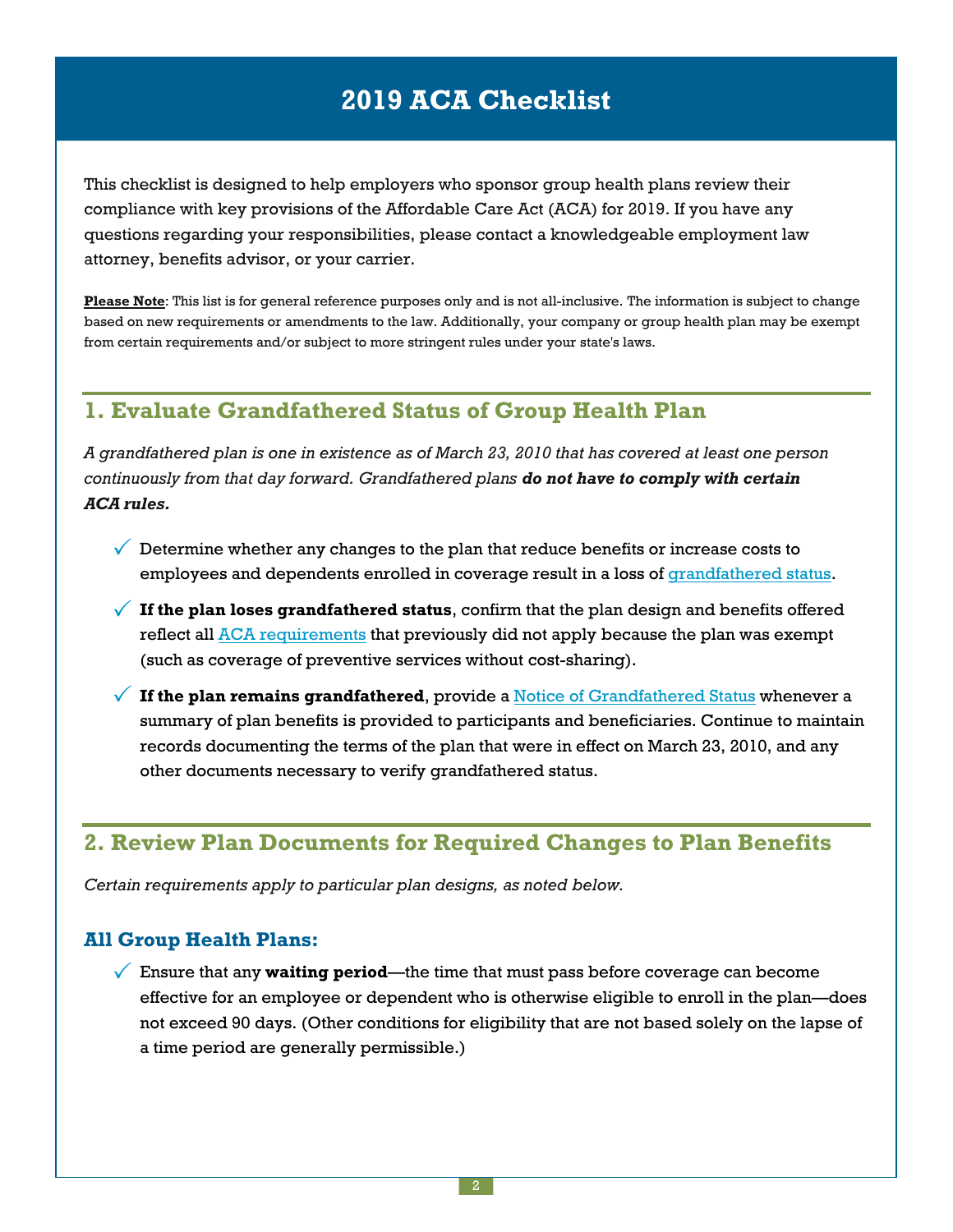- If the plan requires completion of an employment-based orientation period as a condition for eligibility, ensure the orientation period **does not exceed one month** and the maximum 90-day waiting period begins on the first day after the orientation period. (**Note:** Employers subject to "pay or play" may not be able to impose the full onemonth orientation period and the full 90-day waiting period without potentially becoming subject to a penalty.)
- Confirm that no **annual dollar limits** apply to coverage of "[essential](https://www.healthcare.gov/glossary/essential-health-benefits) health benefits" (EHBs), a comprehensive package of items and services. If the plan limits the number of visits to health providers or days of treatment, verify that the visit or day limit does not amount to a dollar limit.

 Verify that **no preexisting condition exclusions** are imposed on any individual, regardless of age.

 Ensure that an **employer payment plan** is not in place (an arrangement under which an employer reimburses an employee for some or all of the premium expenses incurred for an individual health insurance policy, or uses its funds to directly pay the premium for an individual policy—with the exception of qualified small employer HRAs [QSEHRAs]\* ).

#### **Non-Grandfathered Group Health Plans Only:**

For small group plans, confirm the plan covers EHBs. (This requirement does not apply to self-insured plans or plans offered in the large group market.)

 Ensure that annual [out-of-pocket](https://www.healthcare.gov/glossary/out-of-pocket-costs/) costs for coverage of **all** EHBs provided in-network do not exceed **\$7,900 for self-only coverage** or **\$15,800 for family coverage**.

- **Note:** The self-only maximum annual limitation on cost-sharing applies to **each individual**, regardless of whether the individual is enrolled in self-only coverage or family coverage under a group health plan.
- Plans with more than one service provider may structure a benefit design using separate out-of-pocket limits across multiple categories of benefits (rather than reconcile claims across multiple service providers), provided the combined amount of any separate out-of-pocket limits applicable to all EHBs under the plan does not exceed the annual limit.
- A plan that includes a network of providers may, but is not required to, count out-ofpocket spending for out-of-network and non-covered items and services toward the plan's annual maximum out-of-pocket limit.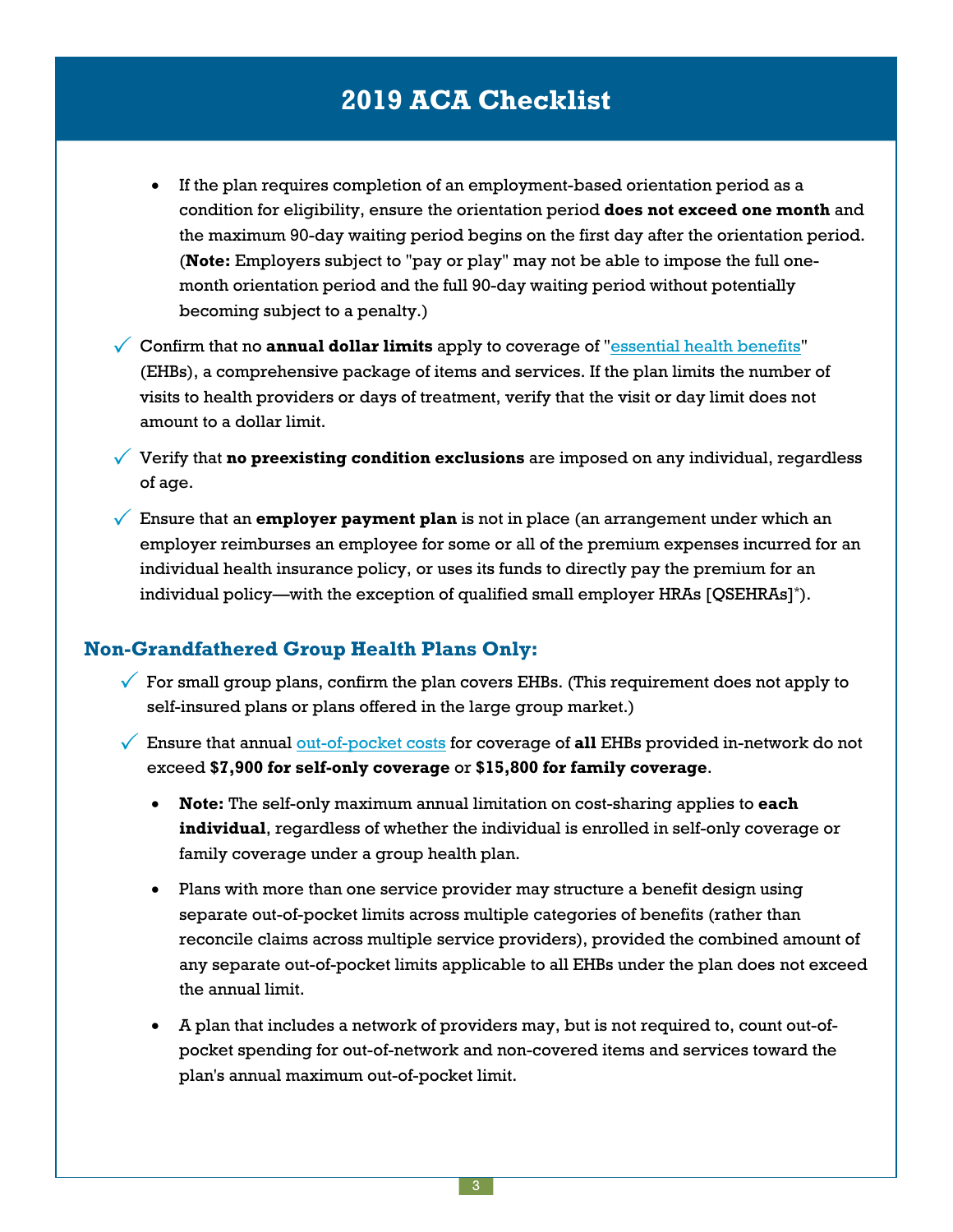**Note:** Certain businesses may be allowed to renew existing group [coverage](https://www.cms.gov/CCIIO/Resources/Regulations-and-Guidance/Downloads/Extension-Transitional-Policy-Through-CY2019.pdf) that does not comply with the requirements to cover EHBs and limit annual cost-sharing under the plan, through policy years beginning **on or before October 1, 2019, so long as the policy ends by December 31, 2019**. Not all states and insurers will permit coverage to renew. Businesses that are eligible to continue existing coverage will receive a notice from their insurance company.

### **3. Analyze Tax-Favored Arrangements**

*Employers who maintain HRAs, health FSAs, and cafeteria plans should confirm that these arrangements comply with ACA-related requirements.*

#### **Health Reimbursement Arrangements (HRAs)**

- Confirm that the HRA (other than a QSEHRA, $*$  a retiree-only HRA, or an HRA consisting solely of [excepted](http://webapps.dol.gov/elaws/ebsa/health/glossary.htm?wd=Excepted_Benefits) benefits) **is properly "integrated" with group health plan coverage** in order to satisfy the preventive services [requirements](https://www.healthcare.gov/what-are-my-preventive-care-benefits/) and the annual dollar limit [prohibition](http://www.cms.gov/CCIIO/Programs-and-Initiatives/Health-Insurance-Market-Reforms/Annual-Limits.html).
	- To be "integrated," an HRA must meet specific requirements under either of two methods described in agency [guidance](https://www.dol.gov/agencies/ebsa/employers-and-advisers/guidance/technical-releases/13-03), as clarified by ACA [FAQs.](https://www.dol.gov/sites/default/files/ebsa/about-ebsa/our-activities/resource-center/faqs/aca-part-37.pdf)
- If the HRA does not constitute <sup>a</sup> QSEHRA,\* confirm that the HRA **is not being used to reimburse an employee's individual insurance policy premiums**. Such an arrangement may be subject to a \$100 per day excise tax per applicable employee (which is \$36,500 per year, per employee).

\* Federal law now allows eligible small employers—generally those with **fewer than 50 full-time employees who do not offer a group health plan** and that meet certain notice and benefit requirements—to offer QSEHRAs to reimburse employees for qualified medical expenses, including individual insurance premiums.

### **Health Flexible Spending Arrangements (FSAs)**

- Confirm that the health FSA **qualifies as excepted benefits** to comply with the [preventive](https://www.healthcare.gov/coverage/preventive-care-benefits/) services [requirements](https://www.healthcare.gov/coverage/preventive-care-benefits/).
	- Health FSAs are considered to provide only [excepted](https://www.dol.gov/agencies/ebsa/employers-and-advisers/guidance/technical-releases/13-03) benefits if the employer also makes available group health plan coverage that is not limited to excepted benefits and the health FSA is structured so that the maximum benefit payable to any participant cannot exceed two times the participant's salary reduction election for the health FSA for the year (or, if greater, cannot exceed \$500 plus the amount of the participant's salary reduction election).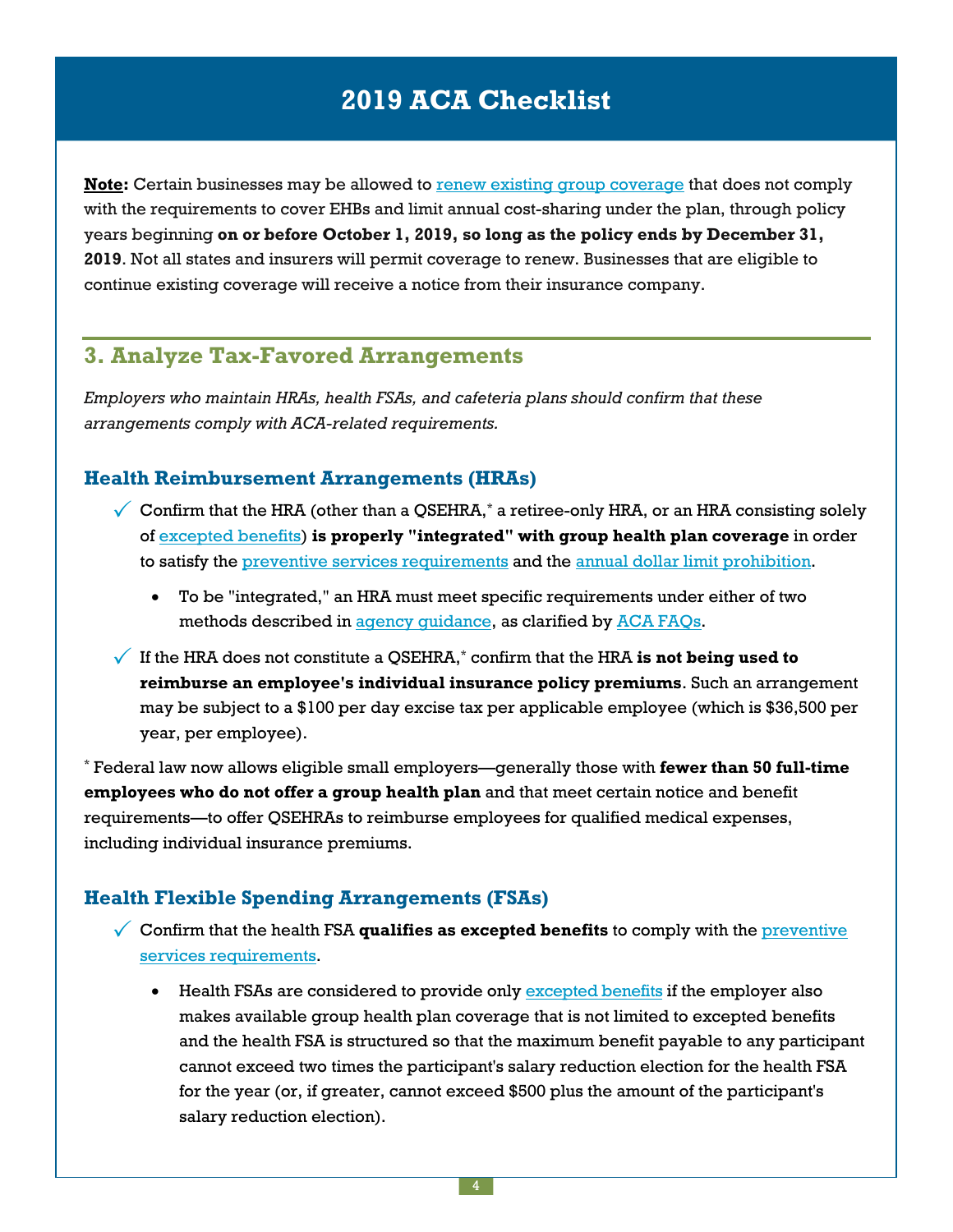- Confirm that the health FSA is **offered through <sup>a</sup> cafeteria plan** (a plan which meets specific [requirements](http://www.law.cornell.edu/uscode/text/26/125) to allow employees to receive certain benefits on a pre-tax basis) in order to comply with the annual dollar limit prohibition.
- $\sqrt{\phantom{a}}$  Ensure plan documents are amended to reflect that employee salary reduction contributions to health FSAs are limited to **\$2,700 annually**.
	- The amendment to the written cafeteria plan may be expressed as a maximum dollar amount, a maximum percentage of compensation, or by another method of determining the maximum salary reduction contribution.
- $\sqrt{ }$  Determine whether you will allow employees to carry over up to \$500 of unused health FSA amounts to use in the following plan year, and adopt appropriate plan amendments. (A plan incorporating the carryover provision **may not also provide for a grace period** in the plan year to which unused amounts may be carried over.)

#### **Cafeteria Plans Generally**

- Determine whether you will allow employees to make **additional mid-year changes in salary reduction elections** in the event of an employee's enrollment in Health Insurance Marketplace coverage and/or a reduction in an employee's hours of service, as permitted in agency quidance, and adopt appropriate plan amendments.
- Confirm that section <sup>125</sup> plan documents were amended to comply with the **prohibition on providing a qualified health plan** offered through the individual Health Insurance Marketplace as a benefit under an employer-sponsored cafeteria plan.

### **4. Provide Required Notices to Employees and Dependents**

*Please contact your carrier or an employment law attorney if you have questions regarding these notices.*

#### **Health Insurance Marketplace Notice**

Provide a [written](https://www.dol.gov/agencies/ebsa/laws-and-regulations/laws/affordable-care-act/for-employers-and-advisers/coverage-options-notice) notice with information about the Health Insurance Marketplace to each new employee at the time of hiring, **within 14 days of the employee's start date**. Employers are not required to provide a separate notice to dependents.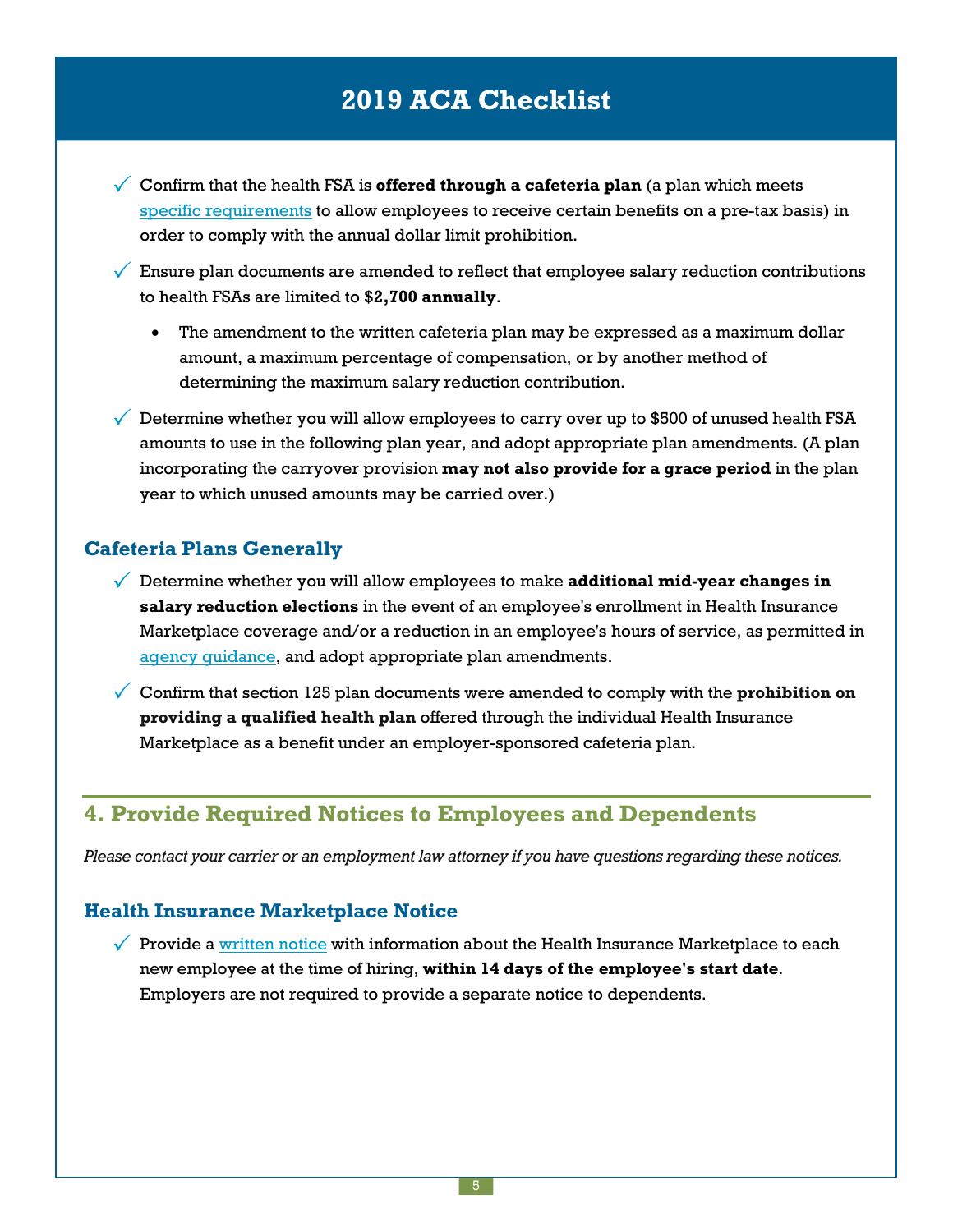#### **Summary of Benefits & Coverage (SBC) and Notice of Plan Changes**

- $\checkmark$  Confirm contractual arrangements with the carrier (insured group health plans) or third party administrator (self-insured plans) to prepare and provide the SBC. If the carrier or TPA does not assume responsibility, the employer should provide this notice (without charge) to employees and beneficiaries at specified times during the [enrollment](https://www.dol.gov/sites/default/files/ebsa/about-ebsa/our-activities/resource-center/faqs/aca-part-viii.pdf) process and upon request.
	- **Note**: Employers that enter into a binding contract with another party to provide the SBC must satisfy additional [obligations](http://www.cms.gov/CCIIO/Resources/Fact-Sheets-and-FAQs/Downloads/Fact-Sheet_SBCFinalRule-6-11-15-MM-508.pdf), including monitoring compliance.
- $\sqrt{\ }$  Ensure that enrollees are provided with notice of any material modification that would affect the content of the SBC (and that occurs other than in connection with coverage renewal or reissuance) **no later than 60 days prior to the effective date of the change**.

### **5. Comply With "Pay or Play" Responsibilities, If Applicable**

*Applicable large employers—generally, those with 50 or more full-time employees, including full-time equivalent employees—are subject to the ACA's employer shared responsibility ("pay or play") requirements. Due to the complexity of the law in this area, employers are strongly advised to work with knowledgeable employment law counsel to ensure full compliance.*

- Determine **["applicable](https://www.irs.gov/affordable-care-act/employers/determining-if-an-employer-is-an-applicable-large-employer) large employer" (ALE) status** for the upcoming calendar year by calculating the average number of full-time employees and full-time equivalents (FTEs) across the months in the current year. (Special counting rules apply for seasonal workers.)
	- **Employer Aggregation Rules:** Small employers that individually do not employ 50 or more full-time employees or FTEs **may still be subject to the requirements if they meet the threshold when combined with other companies under common ownership** or that are otherwise related.
	- **Note:** The rules for combining related employers do not apply for purposes of determining whether a particular company owes a penalty or the amount of any penalty. That is determined separately for each related company.
- Determine whether group health plan coverage will be offered to **full-time employees** (and their dependents), using the measurement methods and rules for calculating hours of service described in the "pay or play" final [regulations](http://www.gpo.gov/fdsys/pkg/FR-2014-02-12/pdf/2014-03082.pdf).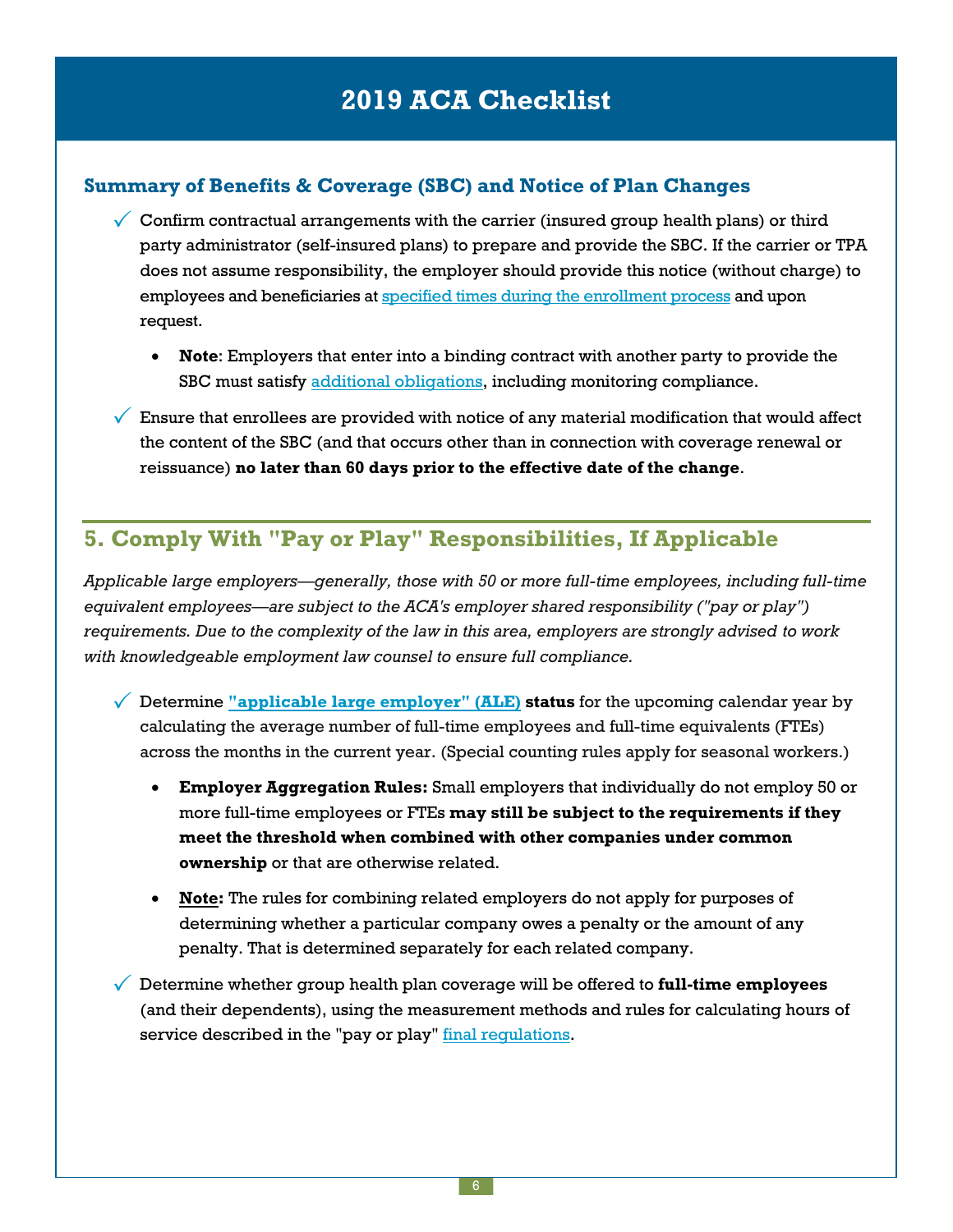An employee is full-time for a calendar month if he or she averages at least 30 hours of service per week (or 130 hours for the month). The final regulations describe approaches that can be used for various circumstances, such as for employees who work variable hour schedules, seasonal employees, and employees of educational organizations.

 $\checkmark$  For ALEs offering coverage, review the cost of your group health plan coverage to determine whether it is **affordable**.

- In general, coverage is affordable for 2019 if an employee's required contribution for self-only coverage does not exceed **9.86%** of his or her household income for the taxable year. ALEs may use a number of safe [harbors](https://www.irs.gov/affordable-care-act/employers/questions-and-answers-on-employer-shared-responsibility-provisions-under-the-affordable-care-act#Affordability) to determine affordability, including reliance on Form W-2 wages.
- The IRS has [stated](https://www.gpo.gov/fdsys/pkg/FR-2016-12-19/pdf/2016-30037.pdf) that until final regulations on **opt-out arrangements** are applicable, employers can rely on the opt-out arrangement guidance provided in IRS [Notice](https://www.irs.gov/pub/irs-drop/n-15-87.pdf) 2015- [87](https://www.irs.gov/pub/irs-drop/n-15-87.pdf) and a subsequent [proposed](https://www.gpo.gov/fdsys/pkg/FR-2016-07-08/pdf/2016-15940.pdf) rule. That guidance generally provides that, for purposes of "pay or play" and the corresponding information reporting provisions, **employers are only required to increase an employee's required contribution by the amount of an unconditional opt-out arrangement adopted after December 16, 2015**. An unconditional opt-out arrangement provides payments conditioned solely on an employee declining employer-sponsored coverage and not on an employee satisfying any other meaningful requirement related to the provision of health care to employees, such as a requirement to provide proof of other coverage.

For ALEs offering coverage, determine whether your group health plan coverage provides **minimum value**.

- A plan generally provides [minimum](https://www.healthcare.gov/glossary/minimum-value/) value if it pays for at least 60% of covered health care expenses and provides substantial coverage of inpatient hospitalization and physician services. Federal agencies have produced a minimum value [calculator](https://www.cms.gov/CCIIO/Resources/Regulations-and-Guidance/Downloads/mv-calculator-final-4-11-2013.xlsm) that allows employers to determine if a place with standard features provides minimum value. However, results of the calculator—or any other method chosen—should be carefully reviewed with benefits counsel.
- **Determine whether <sup>a</sup> penalty may apply.** An ALE subject to "pay or play" may be liable for a penalty if it does not offer affordable health insurance that provides minimum value to its full-time employees (and their dependents), and any full-time employee receives a premium tax credit for purchasing individual coverage on the Health Insurance Marketplace. (Note: In determining whether a penalty applies, ALEs should be aware of limited non-penalty periods provided for in the "pay or play" final [regulations](http://www.gpo.gov/fdsys/pkg/FR-2014-02-12/pdf/2014-03082.pdf), during which an ALE generally will not be subject to a penalty.)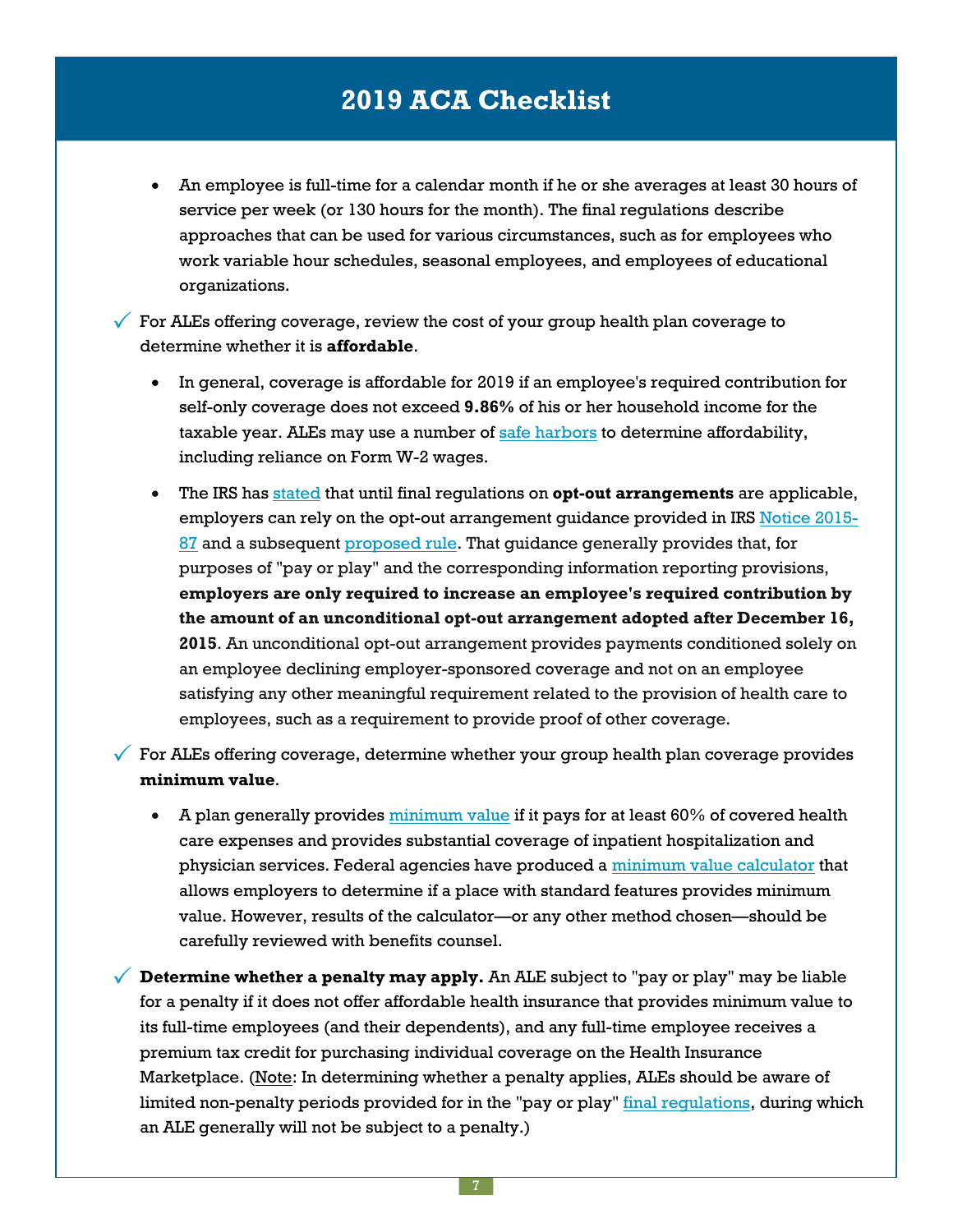**Determine whether to appeal <sup>a</sup> Marketplace decision regarding <sup>a</sup> prior year, if applicable.** The Health Insurance Marketplace sends letters to notify certain employers that one or more of their employees was determined eligible for advance premium tax credits and cost-sharing reductions and had enrolled in a Marketplace plan. Because these events may trigger employer "pay or play" penalties, employers must file an [appeal](https://www.healthcare.gov/marketplace-appeals/employer-appeals/) **within 90 days** of the date stated on the Marketplace notice.

 $\sqrt{\ }$  **Review and respond to IRS [Letter](https://www.irs.gov/individuals/understanding-your-letter-226-j) 226J, if applicable. The IRS issues Letter 226J to an ALE** if it determines that, for at least one month in the applicable calendar year, one or more of the ALE's full-time employees was enrolled in a qualified health plan for which a premium tax credit was allowed (and the ALE did not qualify for an affordability safe harbor or other relief for the employee).

 **Pay assessed "pay or play" penalties, if applicable.** The IRS will assess "pay or play" penalties for prior years and issue a notice and demand for payment via **Notice CP 220J**. That notice will instruct the ALE on how to make a payment. ALEs will not be required to include the payment on any tax return.

### **6. Satisfy Information Reporting Requirements, If Applicable (Forms 1094 & 1095)**

*Information reporting is used to determine compliance with the ACA's individual responsibility and "pay or play" provisions. Reporting entities are required to report in early 2019 for coverage offered (or not offered) in calendar year 2018.*

- $\sqrt{\phantom{a}}$  Determine whether you are a reporting entity (and what type) to understand applicable reporting requirements:
	- **"Section 6055" Reporting Entities.** Self-insuring employers that are not ALEs that provide **minimum essential health coverage** are required to report information on this coverage to the IRS and to covered individuals under section 6055 of the Internal Revenue Code.
	- **"Section 6056" Reporting Entities.** Employers with **50 or more full-time employees** (including FTEs) are required to report information to the IRS and to their employees about their compliance with "pay or play" under Internal Revenue Code section 6056.
- Compile the required [information](http://www.irs.gov/uac/Questions-and-Answers-on-Information-Reporting-by-Health-Coverage-Providers-Section-6055#What%20Information%20Must%20Providers%20Report) for section 6055 reporting and/or the [required](http://www.irs.gov/uac/Questions-and-Answers-on-Reporting-of-Offers-of-Health-Insurance-Coverage-by-Employers-Section-6056#What%20Information%20Must%20ALE%20Members%20Report) [information](http://www.irs.gov/uac/Questions-and-Answers-on-Reporting-of-Offers-of-Health-Insurance-Coverage-by-Employers-Section-6056#What%20Information%20Must%20ALE%20Members%20Report) for section 6056 reporting.
- $\sqrt{\ }$  Review the IRS Forms and Instructions: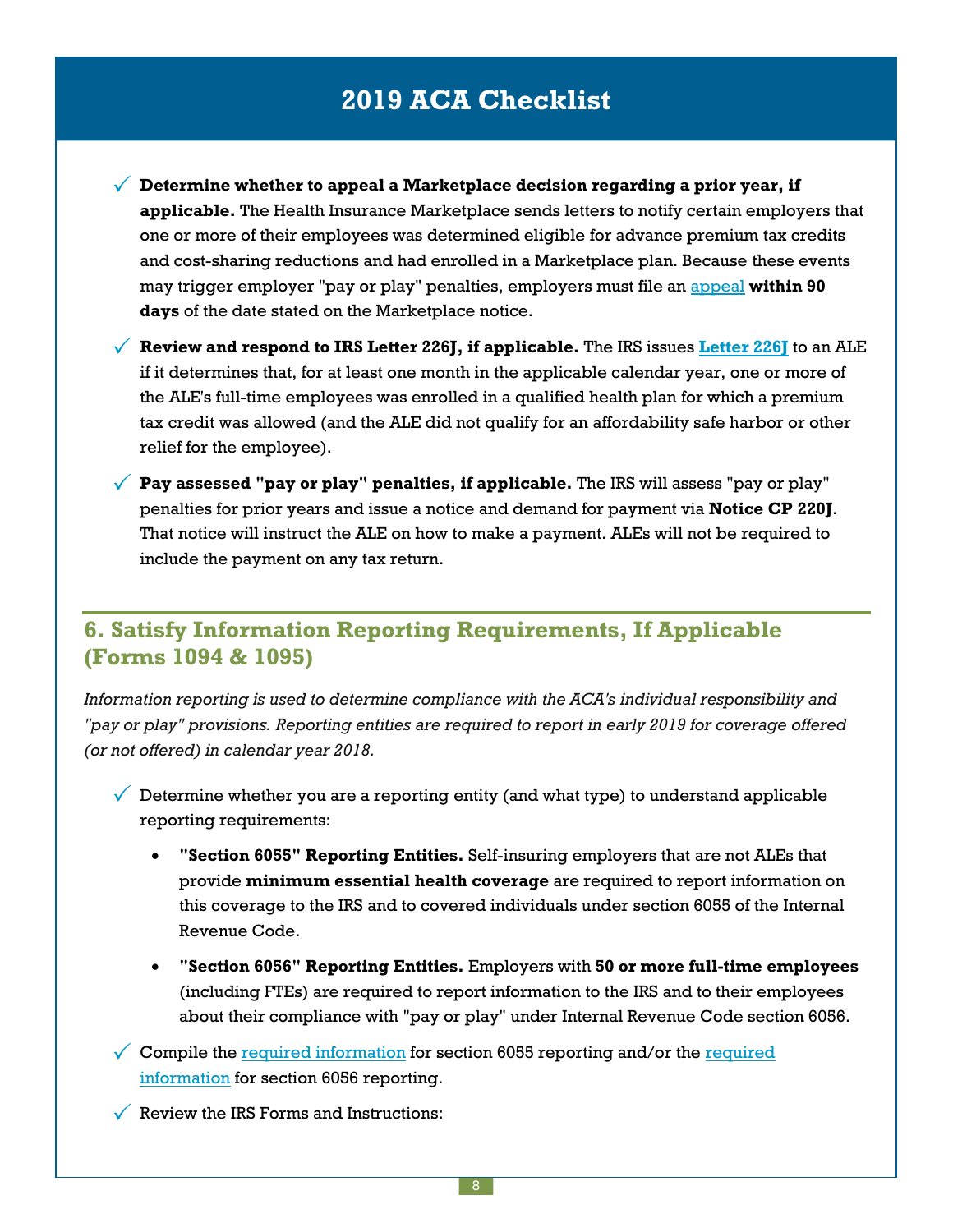- Forms [1094-B](http://www.irs.gov/uac/About-Form-1094-B) and [1095-B](http://www.irs.gov/uac/About-Form-1095-B) (along with Instructions) are available for **section 6055** reporting entities.
- Forms [1094-C](http://www.irs.gov/uac/About-Form-1094-C) and [1095-C](http://www.irs.gov/uac/About-Form-1095-C) (along with Instructions) are available for **section 6056** reporting entities (or employers that are subject to **both** reporting provisions).
- $\sqrt{\ }$  Determine whether to hire a **third party** to fulfill reporting responsibilities (reporting entities will still be liable for the failure to report information and furnish statements).
- $\checkmark$  For section 6056 reporting entities, determine whether you will use the [general](http://www.irs.gov/uac/Questions-and-Answers-on-Reporting-of-Offers-of-Health-Insurance-Coverage-by-Employers-Section-6056#Methods%20of%20Reporting) method of reporting or a simplified [alternative](http://www.irs.gov/uac/Questions-and-Answers-on-Reporting-of-Offers-of-Health-Insurance-Coverage-by-Employers-Section-6056#Methods%20of%20Reporting) method to satisfy the reporting requirements.
- If the reporting entity plans to furnish statements **electronically** for the first time, or if prior consents only applied to the statements required to be furnished in prior reporting years, ensure that affirmative consent is obtained from employees prior to furnishing (section 6056 reporting entities **must also** ensure that certain notice, hardware, and software requirements are met).
	- Remember to comply with the information reporting deadlines.

#### **Section 6055 Deadlines (Forms 1094-B and 1095-B):**

- Forms 1094-B and 1095-B must generally be filed with the IRS annually, **no later than February 28** (or April 1, if filing electronically).
- Forms 1095-B must generally be furnished to "responsible individuals" (may be the primary insured, employee, former employee, or other related person named on the application) **by January 31**.

#### **Section 6056 Deadlines (Forms 1094-C and 1095-C):**

- Forms 1094-C and 1095-C must generally be filed with the IRS annually, **no later than February 28** (or April 1, if filing electronically).
- Forms 1095-C must generally be furnished to all full-time employees **by January 31**.

### **7. Other Action Items**

*This section outlines actions required for continued ACA compliance, as well as additional items that may be of significance for certain employers and group health plans.*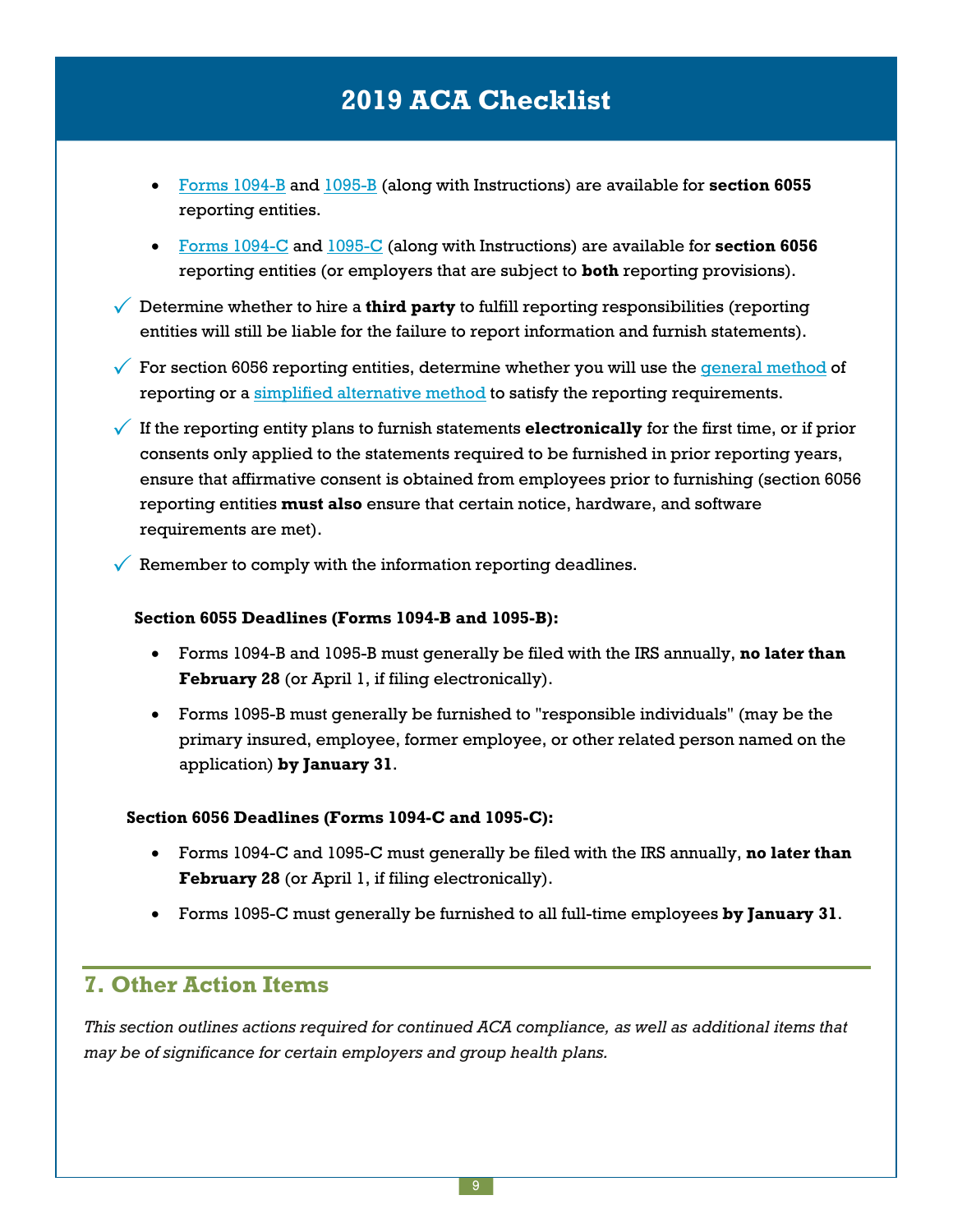- **Additional Medicare Tax for High Earners.** Remember to withhold [Additional](http://www.irs.gov/Businesses/Small-Businesses-&-Self-Employed/Questions-and-Answers-for-the-Additional-Medicare-Tax) Medicare [Tax](http://www.irs.gov/Businesses/Small-Businesses-&-Self-Employed/Questions-and-Answers-for-the-Additional-Medicare-Tax) (0.9%) on wages or compensation paid to an employee in excess of \$200,000 in a calendar year.
- **Coverage of Preventive Services.** Continue to monitor guidelines for [preventive](https://www.healthcare.gov/what-are-my-preventive-care-benefits/) services, which are regularly updated to reflect new scientific and medical advances. As new services are approved, non-grandfathered group health plans will be required to cover them with no cost-sharing for plan years beginning one year later.
- **Medical Loss Ratio (MLR) Rebates.** Distribute [rebates](http://www.cms.gov/CCIIO/Programs-and-Initiatives/Health-Insurance-Market-Reforms/Medical-Loss-Ratio.html) received from insurance companies to eligible plan enrollees as [appropriate.](https://www.dol.gov/agencies/ebsa/employers-and-advisers/guidance/technical-releases/11-04) Rebates are due to employer-policyholders by **September 30, 2019**. These rules do not apply to employers who operate self-insured plans.
- **PCORI Fees.** Employers sponsoring certain self-insured health plans (including HRAs not treated as excepted benefits) are [responsible](http://www.irs.gov/uac/Newsroom/Patient-Centered-Outcomes-Research-Institute-Fee) for fees to fund the Patient-Centered Outcomes Research Institute (PCORI). To report and pay the fees, IRS Form 720 must be filed by **July 31, 2019**.
- **Form W-2 Reporting of Employer-Provided Health Coverage.** Continue to [report](http://www.irs.gov/uac/Form-W-2-Reporting-of-Employer-Sponsored-Health-Coverage) the cost of health [coverage](http://www.irs.gov/uac/Form-W-2-Reporting-of-Employer-Sponsored-Health-Coverage) provided to each employee annually on Form W-2, which must be furnished to employees by January 31. (This requirement **does not apply to employers required to file fewer than 250 Forms W-2 for the preceding calendar year**.)
- **Section <sup>1557</sup> Nondiscrimination Requirements (If Applicable).** Entities administering any health program or activity **that receives federal financial assistance** (such as hospitals that accept Medicare or doctors who accept Medicaid) must confirm compliance with the [final](http://www.hhs.gov/sites/default/files/2016-06-07-section-1557-final-rule-summary-508.pdf) rule [implementing](http://www.hhs.gov/sites/default/files/2016-06-07-section-1557-final-rule-summary-508.pdf) section 1557 of the ACA, which prohibits discrimination on the basis of race, color, national origin, sex, age, or disability. In addition, certain **notice and tagline requirements** must be met. For more on this notice requirement, [click](http://www.hhs.gov/sites/default/files/2016-06-07-section-1557-final-rule-summary-508.pdf) here (see "Procedural Requirements").